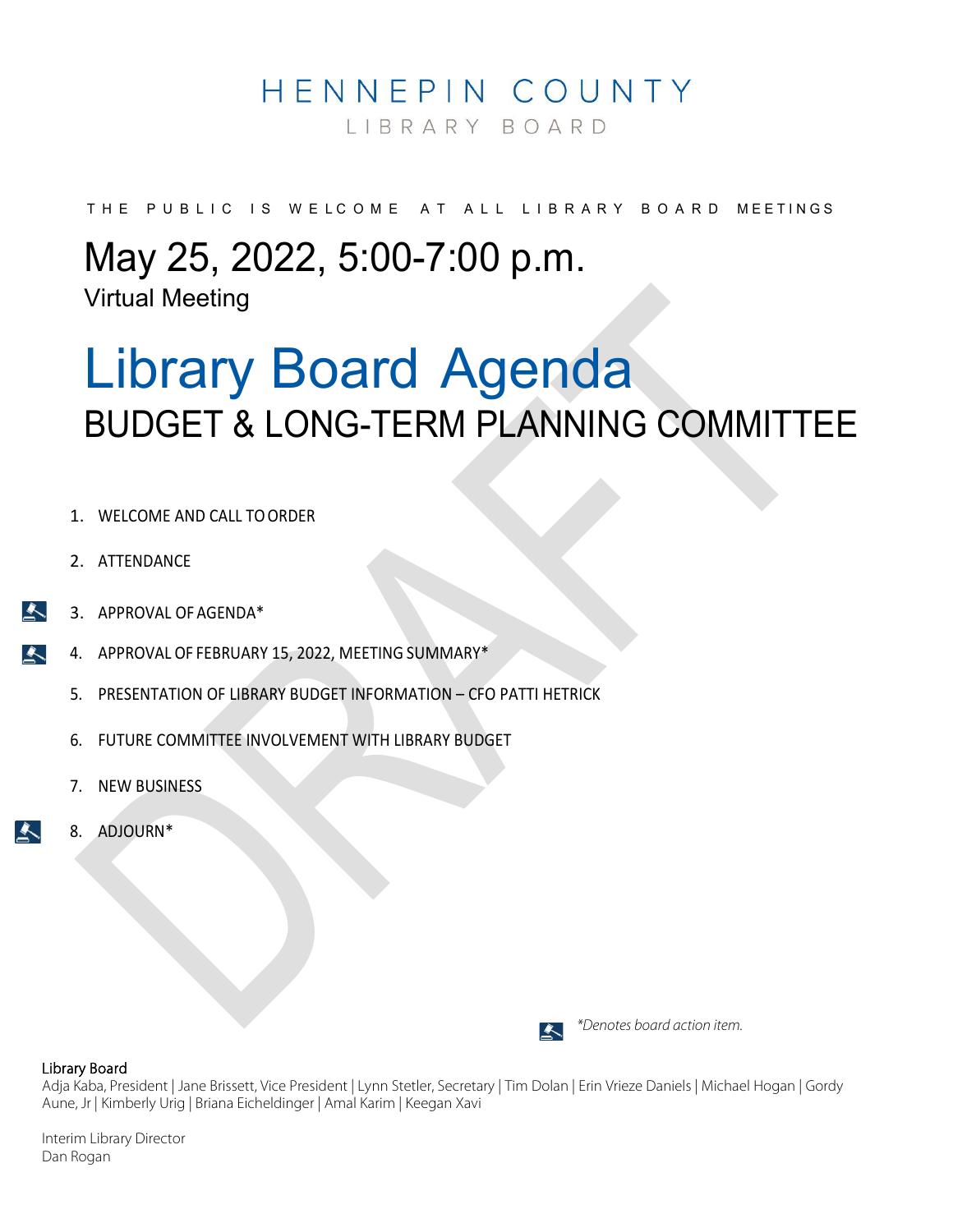## HENNEPIN COUNTY

LIBRARY BOARD

#### The public is welcome at all library board meetings

#### Budget and Long-term Planning Committee

#### **Meeting Summary**

The Library Board Budget and Long-term Planning Committee met Tuesday, February 15, 2022, via Microsoft Teams.

#### Attendees

**Committee members**: Jonathan Gaw, Samuel Neisen, and Gordy Aune, Jr.

**Library Board members**: Lynn Stetler, and LaBelle Nambangi

**Staff**: Jeannette Lewis, J.R. Genett, Patti Hetrick, and Amy McNally

#### Welcome and Call to Order

Chair Gordy Aune, Jr. called the meeting to order at 5:00 p.m. and welcomed attendees.

#### Attendance

Committee members present: Jonathan Gaw, Sam Neisen, and Gordy Aune, Jr.

#### Approval of Agenda

Jonathan Gaw made a motion to approve the agenda; seconded by Sam Neisen. Motion passed.

#### Approval of Meeting Summary

Jonathan Gaw made a motion to approve the August 25, 2021, meeting summary; seconded by Sam Neisen. Motion passed.

#### Unfinished Business

Former Chair Jonathan Gaw gave an update on the current state of the Budget and Long-term Planning committee.

#### Review of Previous Meeting minutes & Discussion of ideas

Committee reviewed and discussed past meeting minutes; August 26, 2020, and June 18, 2020.

#### Library Board

Adja Kaba, President | Jane Brissett, Vice President | Tim Dolan, Secretary | Lynn Stetler | Erin Vrieze Daniels | Jonathan Gaw | Gordy Aune, Jr | LaBelle Nambangi | Samuel Neisen | Amal Karim | Keegan Xavi

Library Director Chad Helton